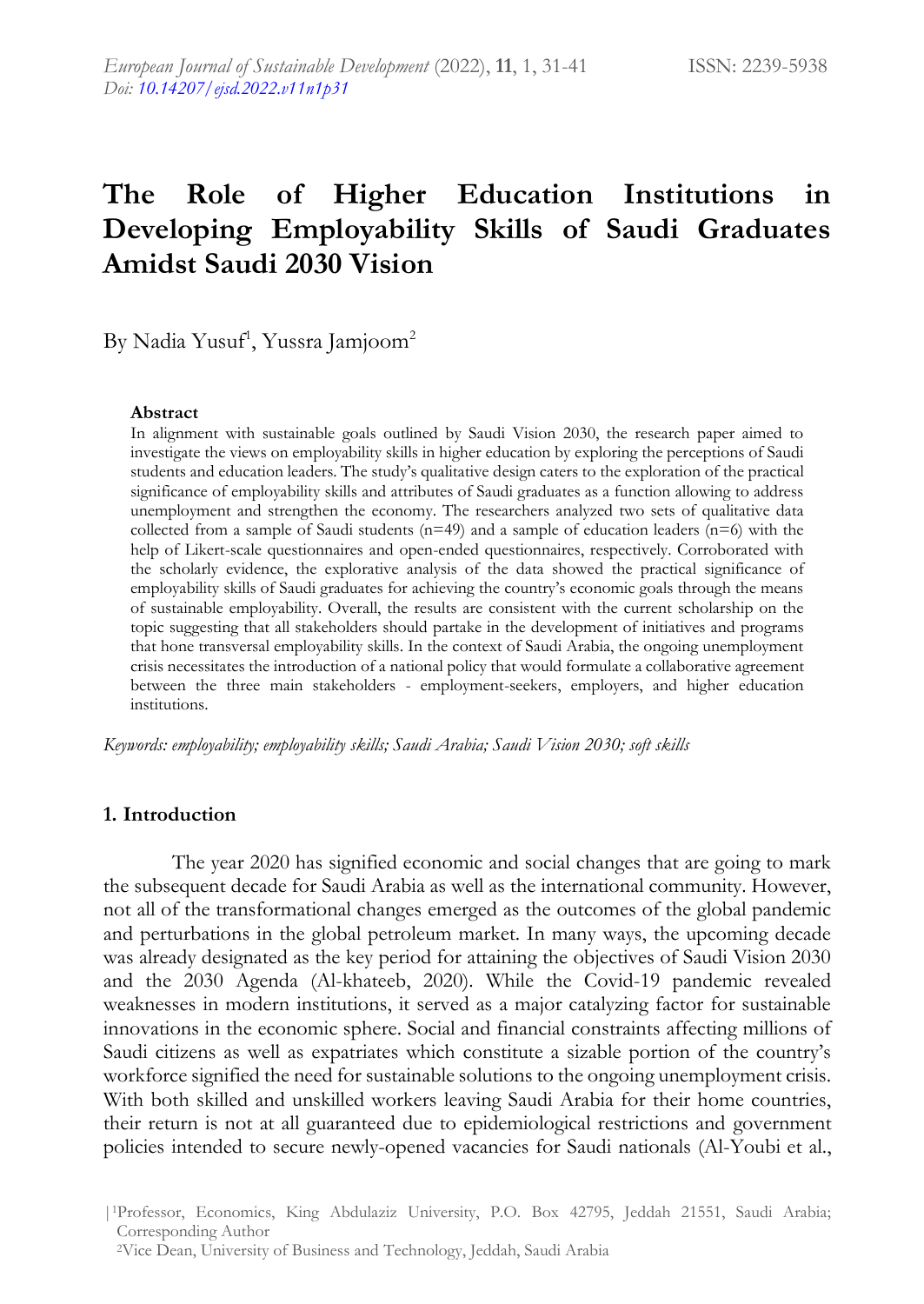2020). In light of transformations ushered by the Saudization program, all stakeholders should consider sustainable employability practices as an important step towards alleviating the polarization of the labor market.

Apart from the overreliance on the fossil fuel industry, the notoriously high unemployment rate in Saudi Arabia remains one of the key issues that should be addressed within the scope of Saudi Vision 2030. Coupled with investments in education, the introduction of protectionist policies by the Saudi government is designed to bolster the country's workforce by ensuring that the demand for skilled workers can be satisfied with Saudi nationals (Alfawaz et al., 2014). In this context, researchers indicated that core technical competencies and professional experience are insufficient for securing one's employment in the rapidlyshifting economy. According to the scholarly consensus, employment-seekers are expected to have a set of so-called soft skills that would ensure their adaptability and flexibility (El Mansour and Dean, 2016; Heike, 2020). Regardless of industry or economic sector, companies perceive employability skills as an attribute that positively distinguishes an individual from dozens or hundreds of graduates with equal professional competencies. Under the described circumstances, employees rely on higher education institutions (HEIs) to accommodate the growing demand for transferable and digital competencies among graduates (Suleman, 2018). In anticipation of the long-term changes ushered by Saudi Vision 2030, the current research aimed to investigate employability skill initiatives in higher education by exploring the perceptions of Saudi students and educational leaders.

The study's design caters to the exploration of the practical significance of employability skills and attributes of Saudi graduates as a function allowing to reduce unemployment and bolster the economy. Accordingly, the paper comprises of the following major sections that build upon one another: the literature review providing the scholarly background for the researched problem; the methodology section outlining the sample as well as the data collection procedures; the findings and discussions section that provides a comprehensive breakdown of major themes that were identified during the data analysis stage, and; the conclusions section that focuses on the study's implications for the scholarship and other stakeholders. The ultimate objective of the qualitative study is to answer the following research question: "In the context of Saudi Vision 2030, what is the role of HEIs in alleviating the unemployment crisis by developing employability skills among Saudi graduates?"

## **2. Review of Literature**

Lacking a universally-accepted definition, the concept of employability has been interpreted differently from the perspectives of HEIs, governmental organizations, and businesses. There is no uniform consensus in regard to measuring and researching employability as a person's capacity to become employed has both tangible and intangible connections with social, industry-specific, and economic variables (Bennett, 2019; Rufai and Mat Rashid, 2015). Nevertheless, the overarching perception among scholars is that employability encompasses competencies and skills that define the ability not only to gain employment by navigating the labor market but also to progress in one's career (Geoff et al., 2009). The increasing number of studies reveal that the expected value of technical or professional skills is often overstated due to the oversaturation of the labor market with highly-trained graduates (Belwal et al., 2017; Uddin, 2021). The latter is especially evident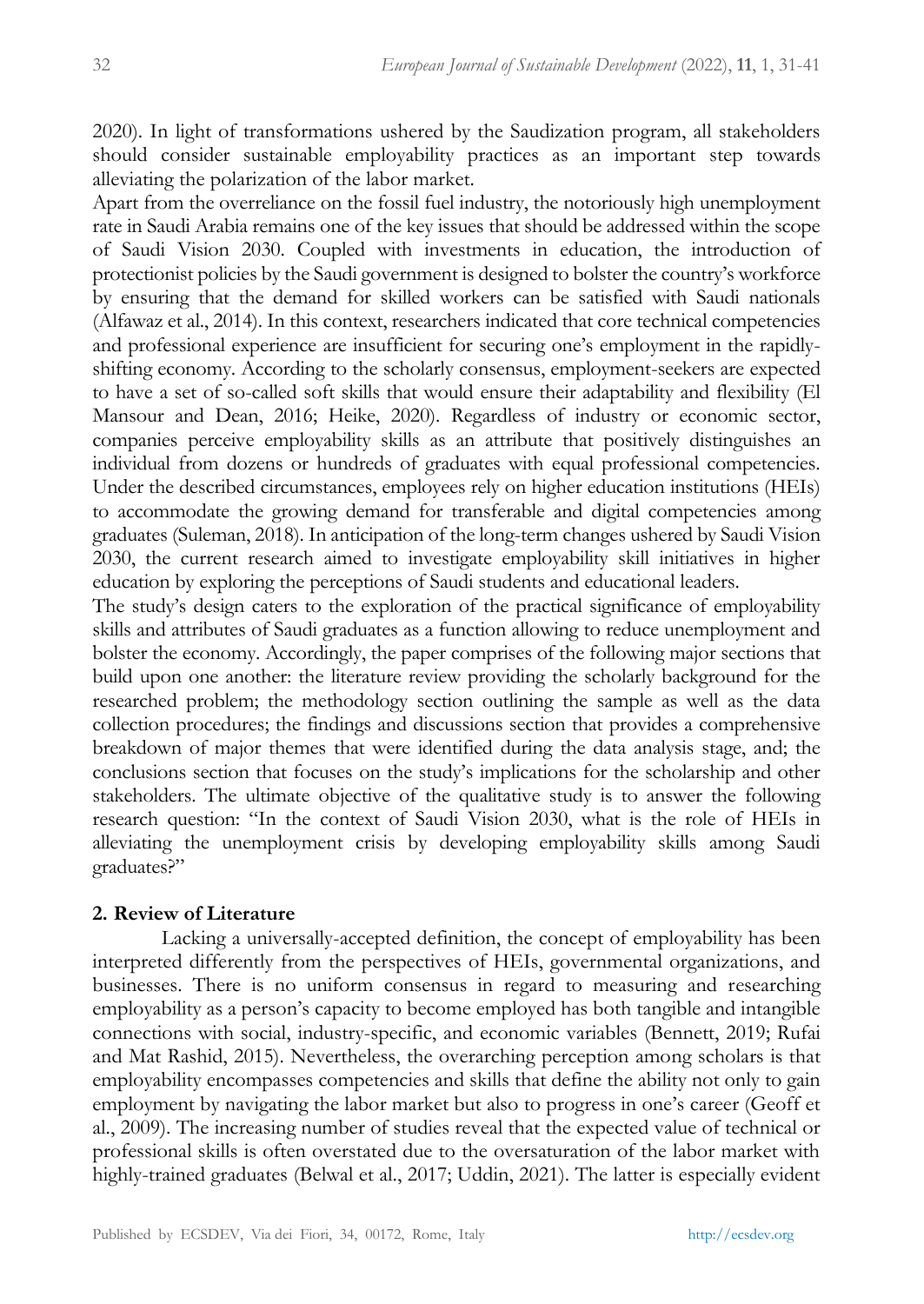in sought-after industries that are characterized by the high number of applicants competing over limited vacancies (Deloitte, 2017). While emphasizing the need for HEIs to revisit current educational approaches, employers tend to prioritize qualities that would allow a prospective worker to be both flexible and competent (Al-Youbi et al., 2020; Heike, 2020). Taking into account economic uncertainties such as those arising due to the Covid-19 pandemic, transversal employability skills are often presented as a prerequisite for sustainable employability and valued on par with professional qualities by some employers (Laguna-Sánchez et al., 2020).

From the perspective of educators, employability emerges as the main result of educational processes that shape a future graduate's professional capabilities while providing the necessary foundation for navigating the labor market. To ensure that students and graduates can effectively capitalize on their investment in educational pursuits, HEIs should be acutely aware of the requirements and expectations communicated by employers (Sin and Amaral, 2017). Moreover, several studies focusing on Saudi Arabia and GCC countries have demonstrated that HEIs often deemphasize transversal employability skills due to the inaccurate perception of the labor market or suboptimal policies (Al-khateeb, 2020; Belwal et al., 2017; Deloitte, 2017; Griffin and Coelhodo, 2019). On the other hand, employers provide important insights into potential improvements to educational curriculums due to their role as a driving force in the labor market. Being particularly aware of competencies that are indispensable for the 21st-century workplace, most employers are seeking graduates with the following employability skills: leadership; emotional intelligence, problem-solving; creativity, teamwork; self-discipline, and; oral communication (Husam and Abraham, 2019; Pauceanu et al., 2020; Rusai and Mat Rashid, 2015). Although HEIs don't guarantee a person's ability to secure employment, graduates should be made aware of the growing significance of so-called soft skills as one of the main venues to gain a competitive edge in the labor market (Harvey et al., 2017). With employability being one of the prime goals of higher education, the lack of consensus regarding employability skills puts a strain on HEIs' ability to efficiently prepare students for their future careers.

In the case of Saudi Arabia, the scholarship focusing on transversal employability skills is markedly scarce which, consequently, translates into the disadvantageous position of Saudi graduates as job-seekers. In the framework of the ever-changing knowledge economy, the narrow focus on technological skills by Saudi Arabia's HEIs contributes to the creation of the skill gap that negatively impacts the country's employment profile, in particular, and the economy, in general (Ebaid, 2021). The latter issue is compounded by major economic challenges that are yet to be comprehensively addressed through the cooperation of key stakeholders (Al-khateeb, 2020). Similar to other GCC states, Saudi Arabia's labor market is characterized by a disproportionately high number of foreign employees as well as extreme unemployment among Saudi citizens (Deloitte, 2017). Throughout 2020 and in Q1 of 2021, the total percentage of Saudi citizens employed across all sectors of the economy has fluctuated between 20% and 22%, with nearly four-fifths of positions being occupied by expatriate workers (Arab News, 2021). Coupled with the economic and social outcomes of the Covid-19 pandemic, the so-called Saudization policy or Nitaqat contributed to the recent exodus of foreign workers from Saudi Arabia (Alghamedi, 2016; Alfawaz et al., 2014). As for the country's unemployment rate, it has subsided to 11.7% in Q1 of 2021 after a sharp rise to 15.4% in early 2020 due to Covid-19 restrictions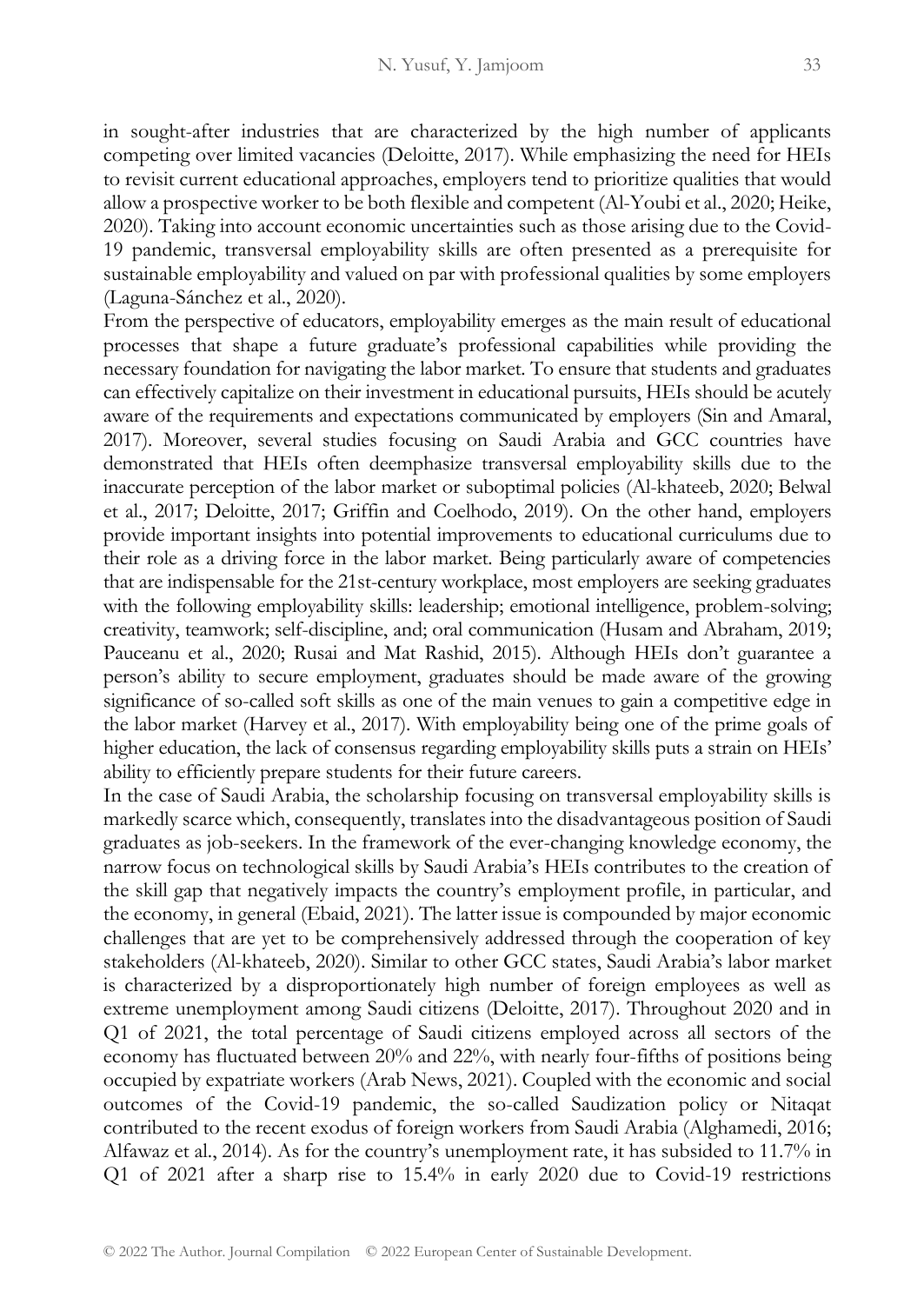(Bloomberg, 2021). While the labor market is yet to stabilize, the situation remains unsustainable in the long-term perspective due to female unemployment averaging at 22% and male unemployment at 7% in the 2020s (Bloomberg, 2021). The described economic challenges are further exacerbated by the fact that curriculums of Saudi HEIs prioritize humanities, including language studies and religious studies, over subjects that are currently in demand (Alghamedi, 2016). Although Saudi Vision 2030 and the Saudization policy are intended to alleviate the aforementioned concerns, both HEIs and students should focus on the development of employability skills that would be critical for securing future employment opportunities (Aloui and Shams Eldin, 2020). As such, there is a considerable need for a scholarly inquiry into educational initiatives aimed at transversal employability skills that would help to reduce Saudi unemployment rates while ensuring the nation's economic prosperity.

#### **3. Research Methodology**

The current research builds upon the existing body of knowledge on the topics of employability skills and higher education initiatives that can equip future graduates with transversal competencies and abilities sought by employers. Framed within the theoretical background presented in the Literature Review section, the following research question underpins decisions in regard to methodology and research design: "In the context of Saudi Vision 2030, what is the role of HEIs in alleviating the unemployment crisis by developing employability skills among Saudi graduates?" To investigate the studied phenomenon and answer the research question, the authors employed an exploratory qualitative research design. The design choice is grounded on the fact that perceptions of Saudi education leaders and graduates on employability skills remain understudied. From this perspective, the in-depth exploration of these perceptions through the collection and analysis of qualitative data will prove invaluable for laying down a scholarly foundation and developing conceptual frameworks that would drive future research.

The research process commenced with the determination of target populations followed by purposive non-random sampling of 49 Saudi students and 6 education faculties in Saudi Arabia. Although the number of respondents in the two sample groups was smaller than expected, it was deemed adequate for the purposes of saturating the research with sufficient data. The collection of qualitative data was accomplished through the means of closed-ended and open-ended questionnaires administered to students and faculty staff in Saudi Arabia, respectively. In the case of the closed-ended questionnaire, the authors used a Likert-type scale with five response options ranging from one (Strongly Disagree) to five (Strongly Agree). Apart from recording demographic data regarding age, gender, academic degree, the field of study, year of study, and the university's type of ownership, the questionnaire included 10 subject-specific questions that were designed to grasp students' perspectives on employability skills. As for the open-ended questionnaire administered to the faculty staff, it also included a demographics section to record the respondents' gender, age, discipline, the university's type of ownership, job title, and academic degree. Moreover, the questionnaire comprised 11 open-ended questions to gather education leaders' perspectives on the development of employability skills among students in their institutions and the country as a whole. The design of subject-specific questions for both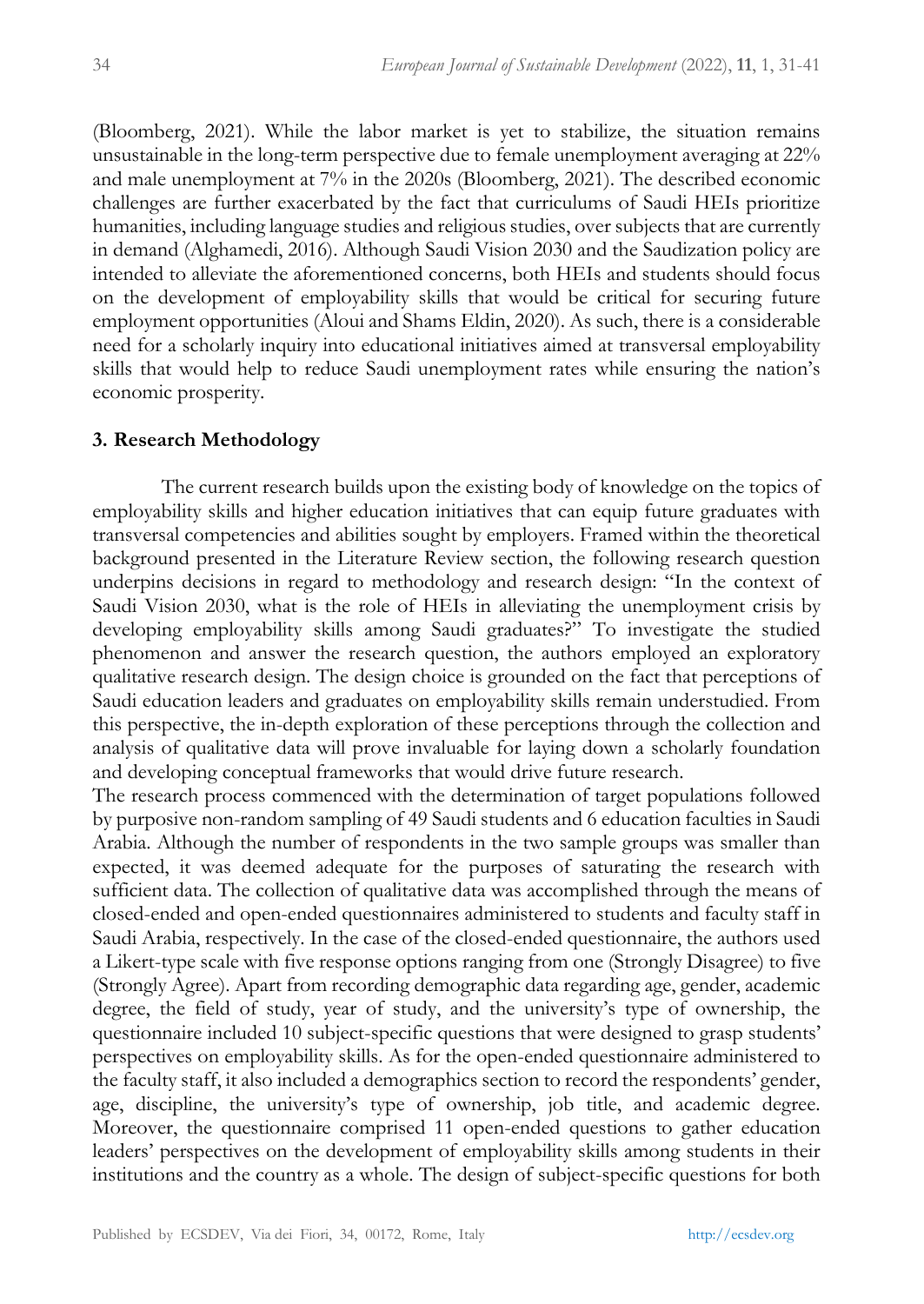questionnaires was guided by the literature review and the research question.

Following data collection, the data analysis stage involved the coding process with the consequent identification of major themes in the respondents' assessments of employability skills in Saudi Arabia. In the case of the Likert-scale questionnaires, the collected data were visualized in the form of graphs and pie charts to facilitate the consequent analysis. Although responses from closed-ended and open-ended questionnaires were studied separately, the analyses were later compared to determine whether there are differences or similarities between the perspectives of students and education leaders. Finally, the emerging themes and findings were further scrutinized through the lens of scholarly views on the studied topics that had been established in the literature review. The final stages of the research pertained to the development of conclusions based on the findings unearthed in the course of the study. Based on the findings, the authors proposed prospective approaches to the development of employability skills among Saudi graduates.

Table 1 visualizes the demographic data of the student sample which consisted of 49 respondents who participated in the study. Out of 20 male and 29 female participants, the majority represented the 18-29 ( $n=26$ ) and 30-39 ( $n=19$ ) age brackets, with only 4 people reporting their age being between 40 and 49 years old. With 42 studying at a private educational institution, nearly all participants (n=46) pursue a graduate (Master) degree and nearly two-thirds are in their 1st year  $(n=15)$  or 2nd year  $(n=16)$ . The sample did not have any unusual or unexpected characteristics that would have required additional investigation. As for the chosen field of study, the highest number of participants pursue an academic degree in Master of Business Administration (n=18), International Relations  $(n=9)$ , and Finance  $(n=5)$ .

| Demographic Attribute    | <b>Number of Respondents</b> | <b>Percentage of Respondents</b> |  |  |
|--------------------------|------------------------------|----------------------------------|--|--|
| Gender                   |                              |                                  |  |  |
| Male                     | 20                           | 40.8                             |  |  |
| Female                   | 29                           | 59.2                             |  |  |
| Age                      |                              |                                  |  |  |
| 18-29                    | 26                           | 53                               |  |  |
| $30 - 39$                | 19                           | 38.8                             |  |  |
| $40 - 49$                | $\overline{4}$               | 8.2                              |  |  |
| Academic Degree          |                              |                                  |  |  |
| Undergraduate (Bachelor) | 3                            | 6.1                              |  |  |
| Graduate (Master)        | 46                           | 93.9                             |  |  |
| Type of Institution      |                              |                                  |  |  |
| Public                   | 42                           | 85.7                             |  |  |
| Private                  | 7                            | 14.3                             |  |  |
| Year of Study            |                              |                                  |  |  |
| 1st year                 | 15                           | 30.6                             |  |  |
| 2nd year                 | 16                           | 32.7                             |  |  |
| 3rd year                 | $\overline{2}$               | $\overline{4}$                   |  |  |
| Last year                | $\,8\,$                      | 16.3                             |  |  |
| Graduated                | 8                            | 16.3                             |  |  |

**Table 1. Demographic data of the student sample (n = 49)**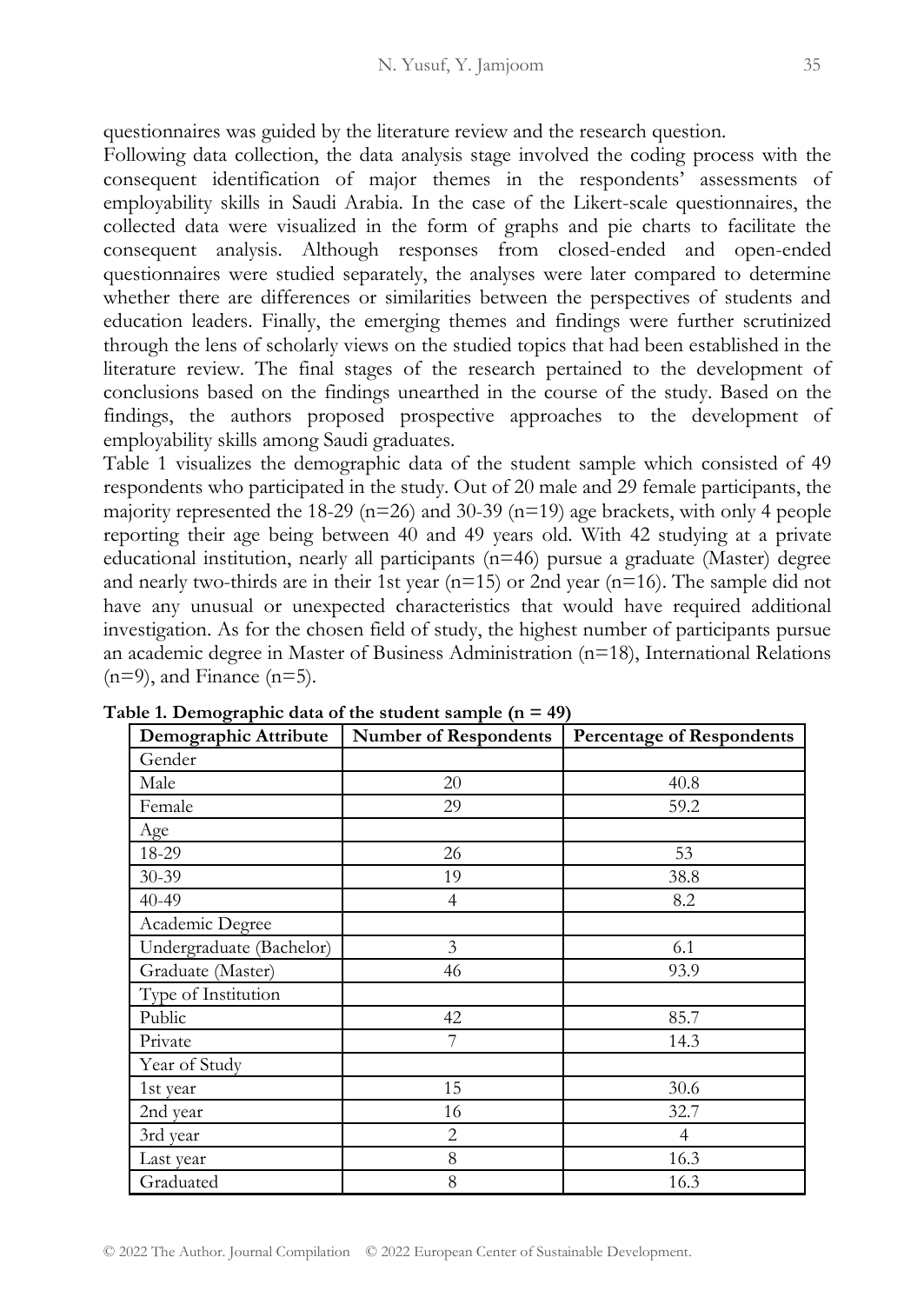Table 2 demonstrates the demographic distribution of the faculty sample which consisted of 6 participants who filled the open-ended questionnaire. Out of 3 male and 3 female participants aged between 40 and 49 years old  $(n=6)$ , the majority holds a PhD degree  $(n=5)$  and work at a private institution  $(n=5)$ . While the current reported job title of 4 respondents is Assistant Professor, 1 interviewee works as a Lecturer and 1 is a Dean. With the exception of 2 individuals who teach Finance, all respondents specialize in different disciplines. For the purposes of anonymity, the researcher did not collect or record personally identifiable information and each participant from the faculty sample had been assigned with an ID number (e.g. P1, P2, etc.).

| Demographic Attribute | <b>Number of Respondents</b> |  |  |
|-----------------------|------------------------------|--|--|
| Gender                |                              |  |  |
| Male                  | 3                            |  |  |
| Female                | 3                            |  |  |
| Age                   |                              |  |  |
| $40 - 49$             |                              |  |  |
| Academic Degree       |                              |  |  |
| Graduate (Master)     |                              |  |  |
| PhD                   | 5                            |  |  |
| Type of Institution   |                              |  |  |
| Public                |                              |  |  |
| Private               | 5                            |  |  |

**Table 2. Demographic data of the faculty sample (n = 6).**

## **4. Results and Discussion**

The preliminary analysis of the demographic data from both sample groups did not result in surprising or unusual findings. While the demographic profiles cannot be extrapolated on the two target populations due to the low number of participants, the choice of academic disciplines mirrors a general tendency among students to prioritize majors related to business and finance. With 95.9% of students choosing either Strongly Agree or Agree, the survey demonstrated a nearly universal agreement that employability skills are critical to achieving success in one's professional field. Although the investigation of individual competencies and abilities was out of the study's scope, the majority of participants are confident in their employability skills and claim to be knowledgeable regarding competencies aligning with professional goals. A considerably higher proportion of students disagreed and strongly disagreed with the claims that HEIs provide initiatives to develop employability skills (24.5%) or they have access to activities focused on nontechnical skills elsewhere (28.6%). Although the questionnaire revealed overarching support for the notion that employers should be involved in the development of students' employability skills (98% Agree and Strongly Agree), less confidence was shown in regard to the actual situation in Saudi Arabia. Namely, 16.3% of respondents Disagree and 6.2% Strongly Disagree that Saudi students receive any type of support from employers or HEIs when it comes to employability skills and future employment. The most contentious question pertains to the importance of technical skills as compared to employability skills,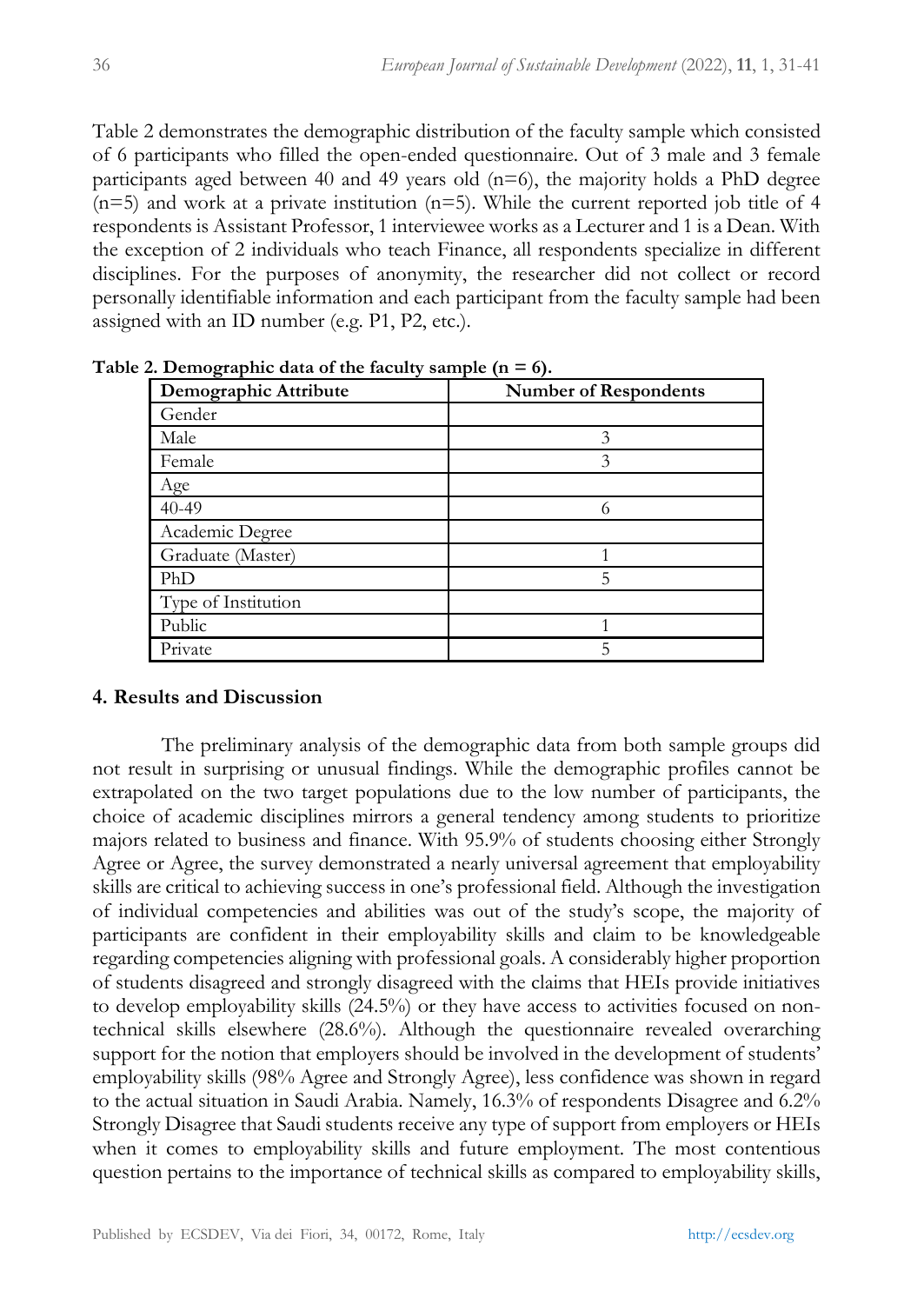with only 34.7% of participants prioritizing the latter for professional employment in Saudi Arabia. The described response contrasts with previous scholarly works revealing that Saudi employers tend to prioritize applicants with superior non-technical qualities (Deloitte, 2017). Nevertheless, nearly all respondents recognized that the development of one's employability skills will provide additional opportunities as the country moves towards Saudi Vision 2030. Figure 1 provides a question-by-question breakdown of responses collected from the student sample.



*Figure 1. Students' perceptions as reported in the questionnaire*

Similar to the student sample, all educational leaders exhibited an understanding of the researched concept and agreed upon its key role for progressing in one's professional life. While the definitions offered by the respondents differed in granularity, employability skills are fundamentally understood to encompass non-technical qualities that increase the likelihood of securing and keeping the desired job. The authors assessed the importance of employability skills as a whole, but each educational leader highlighted the most important examples as per their understanding of the term. In alignment with the scholarly consensus, all participants mentioned communication and interpersonal skills as the basic non-technical qualities that are integral for Saudi graduates and job-seekers (Harvey et al., 2017). Among other employability skills cited by the respondents were: teamwork, leadership, digital fluency, creativity, and others. The recognition of HEIs' role in teaching employability qualities and competencies emerged as a major theme with all respondents indicating that curriculums which prioritize technical skills and de-emphasize soft skills are unsustainable. As further explained by P3, "it's now a requirement to offer these soft or job readiness skills to improve the quality and employability of the graduates. Also it's a requirement for attainment and maintenance of global Accreditation to have formal plans to assess and monitor these skills/outcomes." Indeed, the data showcases the growing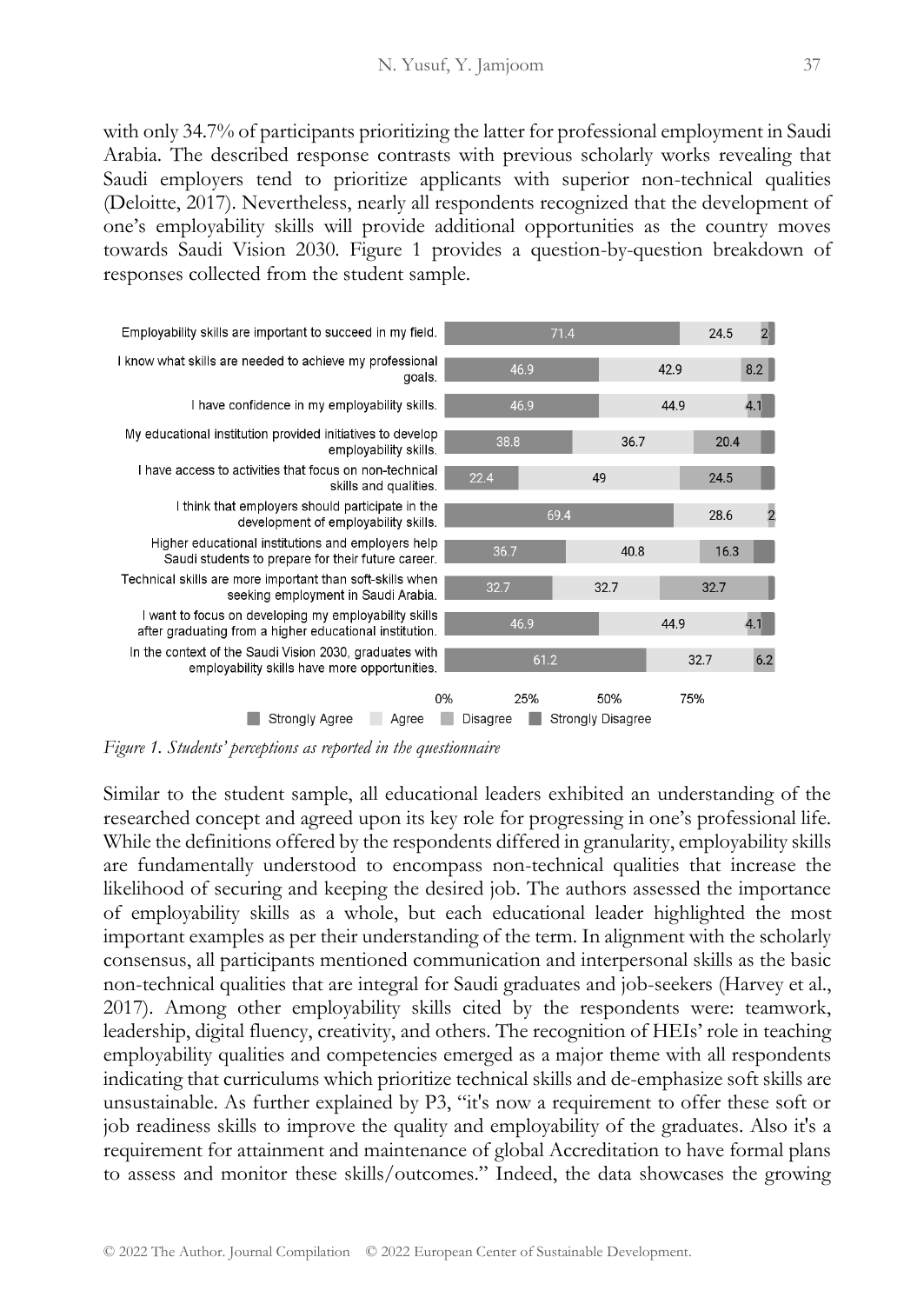expectations from academia and businesses for HEIs to include soft skill initiatives in the curriculum.

Judging from the collected data, the implementation of employability initiatives in the curricula of Saudi HEIs remains sporadic and non-uniform. While P1, P5, and P6 mentioned extra-curricular activities and industry-interacted curriculum development, several respondents struggled to provide definitive examples from their educational institutions. Additional efforts to foster students' soft skills pertain to the inclusion of compulsory volunteering and student clubs (P1, P3). When asked to assess the implementation of employability skills in their organizations, several participants were skeptical with P1 emphasizing that "The initiatives need time to show results." In this context, the second major theme emerging during the data analysis relates to the fact that Saudi graduates do not acquire necessary employability skills during their education. The problem was partially explained by the lack of self-discipline and engagement among Saudi students and graduates (P1, P3, P6). Apart from P5, all participants agreed that most students remain uninvolved even when HEIs offer comprehensive programs and organize extracurricular activities aimed at developing non-technical competencies. Support originating from employers as well as the involvement of all stakeholders emerge as critical aspects of achieving sustainable employability goals according to all education leaders who answered the survey. Specifically, P6 proposed that private and public organizations should "collaborate with Universities through voicing their needs in workshops, guest speakers, or even through their membership in advisory boards." Other suggestions included the provision of assessment-based training and more direct involvement through co-op programs. The described solutions can be achieved not only through collaborative agreements between HEIs and employers but also with the help of an overarching national policy (Alfawaz et al., 2014; Ebaid, 2021). By providing businesses with an opportunity to directly participate in the development of students' employability skills, education leaders can address the existing skill gap.

Finally, the data analysis revealed educators' perceptions of initiatives aimed at professionally-oriented development of employability skills for the purposes of fulfilling the objectives of Saudi Vision 2030. Among the most commonly cited curricular and extracurricular activities necessary to help students in their future professions were co-op training, collaborative workshops with business leaders, student clubs, volunteering, and others. While many HEIs in Saudi Arabia have already incorporated the said solutions into educational processes, participants provided valuable insights into future opportunities for bolstering the sustainable employability of Saudi graduates (Aloui and Shams Eldin, 2020; Al-Youbi et al., 2020). Specifically, P4 and P5 emphasized the need for planned industry visits and employer-graduate interactions that would help expose students to the professional environment. Several faculty members stated that because Saudi students are grade-oriented and overly fixated on graduate certificates, the introduction of test-based job selection practices might enforce the importance of learning as opposed to simple memorization of technical information. In the context of Saudi Vision 2030, the participants are highly conscious of the fact that none of the sustainable goals can be achieved without ensuring that Saudi graduates possess a well-balanced profile of technical and soft skills. In other words, Saudi Arabia is undergoing major socio-economic transformations predicating the demand for employable graduates who are expected to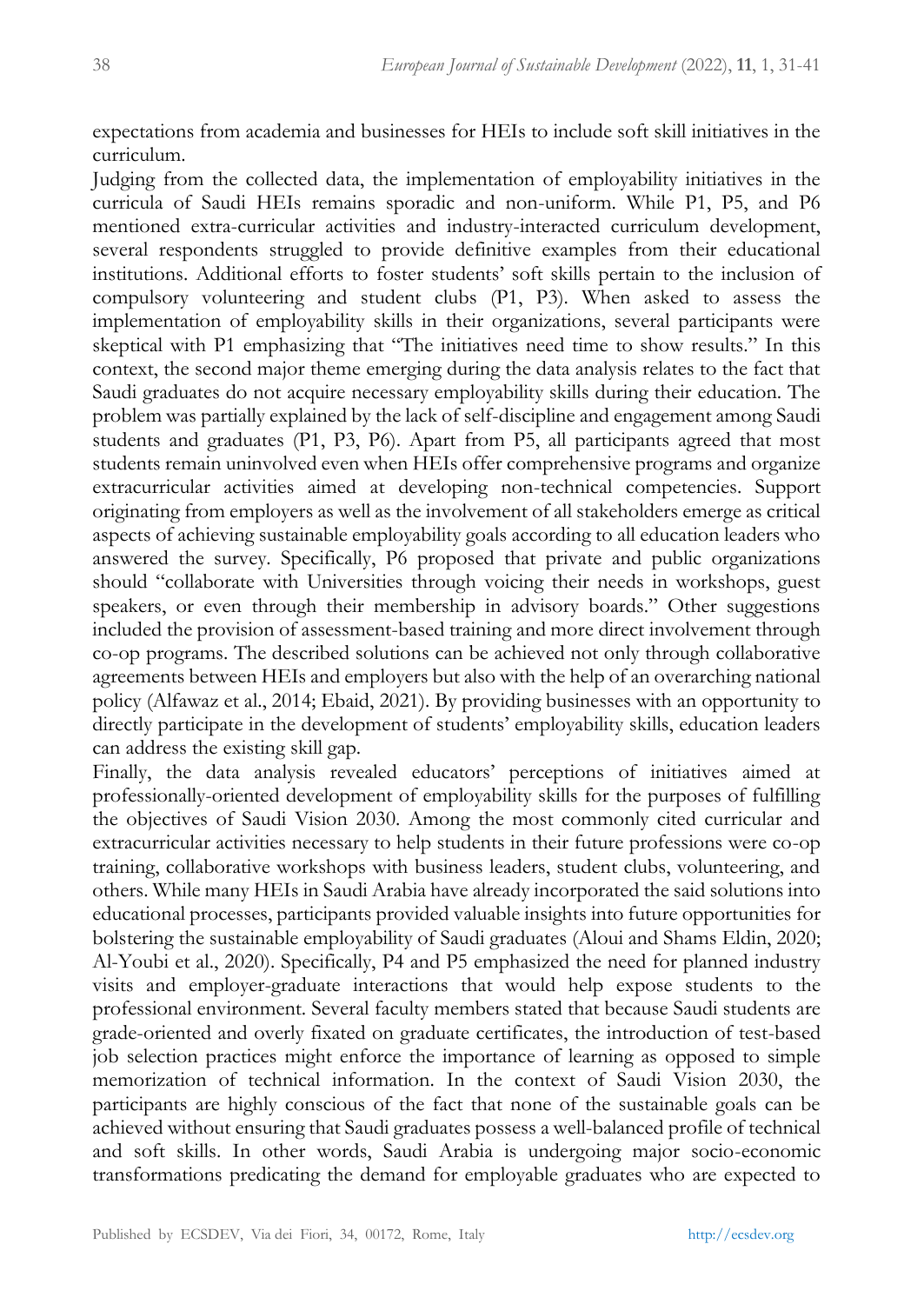dominate all business sectors in the upcoming decade. Table 3 provides an outlook of five major themes that were uncovered during the data analysis stage.

|  |  |  | Table 3. Major themes identified from the collected data |  |  |  |  |
|--|--|--|----------------------------------------------------------|--|--|--|--|
|--|--|--|----------------------------------------------------------|--|--|--|--|

| Theme                                                                                             | Number of<br>Respondents |
|---------------------------------------------------------------------------------------------------|--------------------------|
| HEIs hold an important role in developing students' employability skills                          |                          |
| Saudi graduates do not acquire necessary employability skills during their<br>education           |                          |
| Employers have an important role in helping students to develop necessary<br>employability skills | $\Omega$                 |
| The involvement of all stakeholders is critical for achieving sustainable<br>employability goals  | $\Omega$                 |
| Employable graduates are key to achieving Saudi Vision 2030                                       |                          |

## **5. Conclusions**

The researchers analyzed two sets of qualitative data collected from a sample of Saudi students and a sample of education leaders with the help of Likert-scale questionnaires and open-ended questionnaires, respectively. The authors aimed to explore the practical significance of employability skills of Saudi graduates for achieving the country's economic goals through the means of sustainable employability. Corroborated with scholarly evidence, the findings provided an opportunity to address the following research question: "In the context of Saudi Vision 2030, what is the role of HEIs in alleviating the unemployment crisis by developing employability skills among Saudi graduates?" The findings indicated that both students and education leaders are aware of significant roles played by employability skills in achieving one's professional goals through sustainable employment. The results are generally consistent with the current scholarship on the topic which suggests that all stakeholders should partake in the development of initiatives and programs that hone transversal employability skills (Huang and Hsieh, 2020; Rufai and Mat Rashid, 2015). While HEIs are expected to abandon the outdated model that prioritizes technical competencies at the expense of soft skills, employers should actively engage by offering training sessions, workshops, and other solutions (Harvey et al., 2017). In the context of Saudi Arabia, the ongoing unemployment crisis necessitates the introduction of a national policy that would formulate a collaborative agreement between the three main stakeholders - employment-seekers, employers, and HEIs (Kinash et al., 2016). From the perspective of Saudi educators, the immense demand for soft skills, such as communication and leadership, can be met with the help of learning experiences that immerse students into the professional environment by providing industry interactions and practical exposure.

The study revealed that educators and students are well-aware of the situation and are both eager to change the status quo. However, the active cooperation from the government and employers is likely to prove instrumental for implementing transformational changes required by Saudi Vision 2030. Considering the rapid deployment of the Saudization program and diversification of the country's economy, the goal of sustainable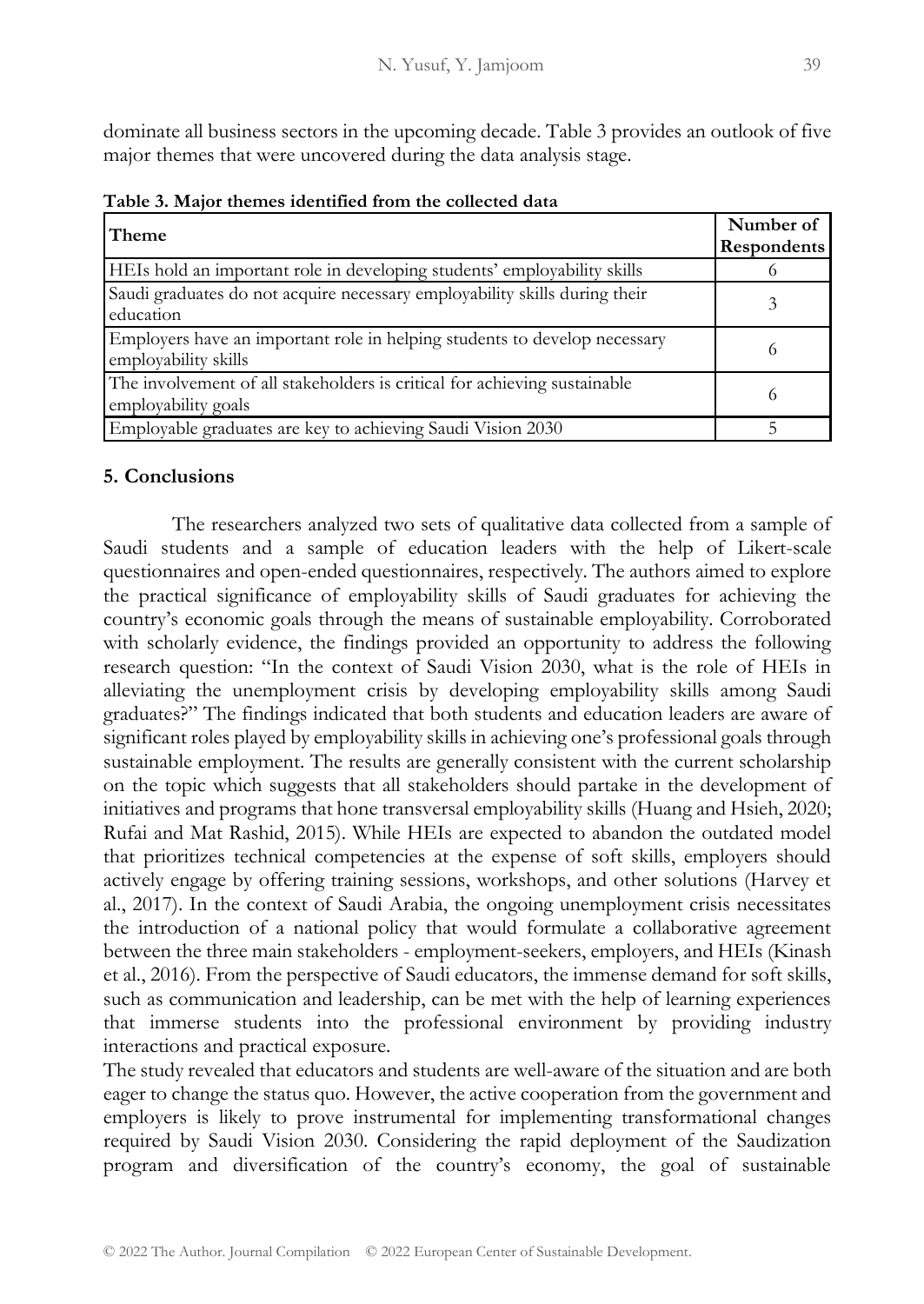employability cannot be met without immediate actions from all parties. Furthermore, socio-economic challenges brought by the Covid-19 pandemic demonstrated that the current emphasis on technical skills at the expense of employability skills is unsustainable from the long-term perspective. From this perspective, Saudi Arabia's HEIs should embrace a proactive approach by revisiting their curricula to include employabilityoriented initiatives and programs. While students are expected to focus on selfdevelopment, it is integral for employers to communicate their expectations and actively engage in the educational process. Due to the lack of scholarly works focusing on employability skills from the perspectives of Saudi Arabia's HEIs and Saudi students, the current research provides crucial clues that can be employed in Saudi Arabia as well as other GCC countries. Finally, the findings can be further adapted to serve as the foundation for future policies and guidelines. The growing importance of remote work in the wake of the Covid-19 pandemic calls for educational initiatives and upskilling programs that would helps students to develop remote working skills. In this regard, the input from industry leaders can be especially useful as they often have a first-hand experience with remote work and office work balance as well as other employability competencies.

#### **References**

- Alghamedi, A. (2016), "Enhancing employment opportunities in the Saudi Arabian private sector", Dissertation. Pepperdine University.
- Alfawaz, A. et al. (2014), "Would the Educational Programs help in Solving Saudi Arabia's Employment Challenges?" *International Journal of Academic Research in Economics and Management Sciences*, 3, 24; DOI:10.6007/IJAREMS/v3-i1/567.
- Al-khateeb, B.A.A. (2020), "Technological Skills and Job Employment in Universities in Saudi Arabia. 6th International Conference on Opportunities and Challenges". In *Management, Economics and Accounting*.
- Aloui, L. and Shams Eldin, A.Y. (2020), "Socio-emotional competencies, socio-economic factors, and the employability process of female graduates in the Kingdom of Saudi Arabia", *International Journal of Engineering Business Management*, 12, 1847979020980903; DOI:10.1177/1847979020980903.
- Al-Youbi, A.O et al. (2020), "Implications of COVID-19 on the Labor Market of Saudi Arabia: The Role of Universities for a Sustainable Workforce", *Sustainability*, 12, 7090; DOI:10.3390/su12177090.
- *Arab News* (2021). "Private sector Saudization rate rises to 22.75 percent in 2021", Available online: https://www.arabnews.com/node/1850681/business-economy (accessed on 11 November 2021).
- Belwal, R. et al. (2017), "Graduate attributes and employability skills: graduates' perspectives on employers' expectations in Oman", *International Journal of Educational Management*, 31, 814-827; DOI:10.1108/IJEM-05-2016-0122.
- Bennett, D. (2019), "Graduate employability and higher education: Past, present and future", *HERDSA Review of Higher Education*, 5, 31-61.
- *Bloomberg* (2021), "Saudi Unemployment Drops to Lowest Level in a Decade", Available online: https://www.bloomberg.com/news/articles/2021-09-30/saudi-citizen-unemployment-droppedto-11-3-in-second-quarter (accessed on 11 November 2021).
- Deloitte. (2017), "Opportunities for Arab youth employment in the hospitality, technology and media industries in the MENA region".
- Ebaid, I.E. (2021), "Employers' perceptions of generic employability skills of accounting graduates: evidence from Saudi Arabia", *Journal of Management and Business Education*, 4, 136-149; DOI:10.35564/jmbe.2021.0008.
- El Mansour, B. and Dean, J.C. (2016), "Employability Skills as Perceived by Employers and University Faculty in the Fields of Human Resource Development (HRD) for Entry Level Graduate Jobs", *Journal of Human Resource and Sustainability Studies*, 4, 39-49; DOI:10.4236/jhrss.2016.41005.